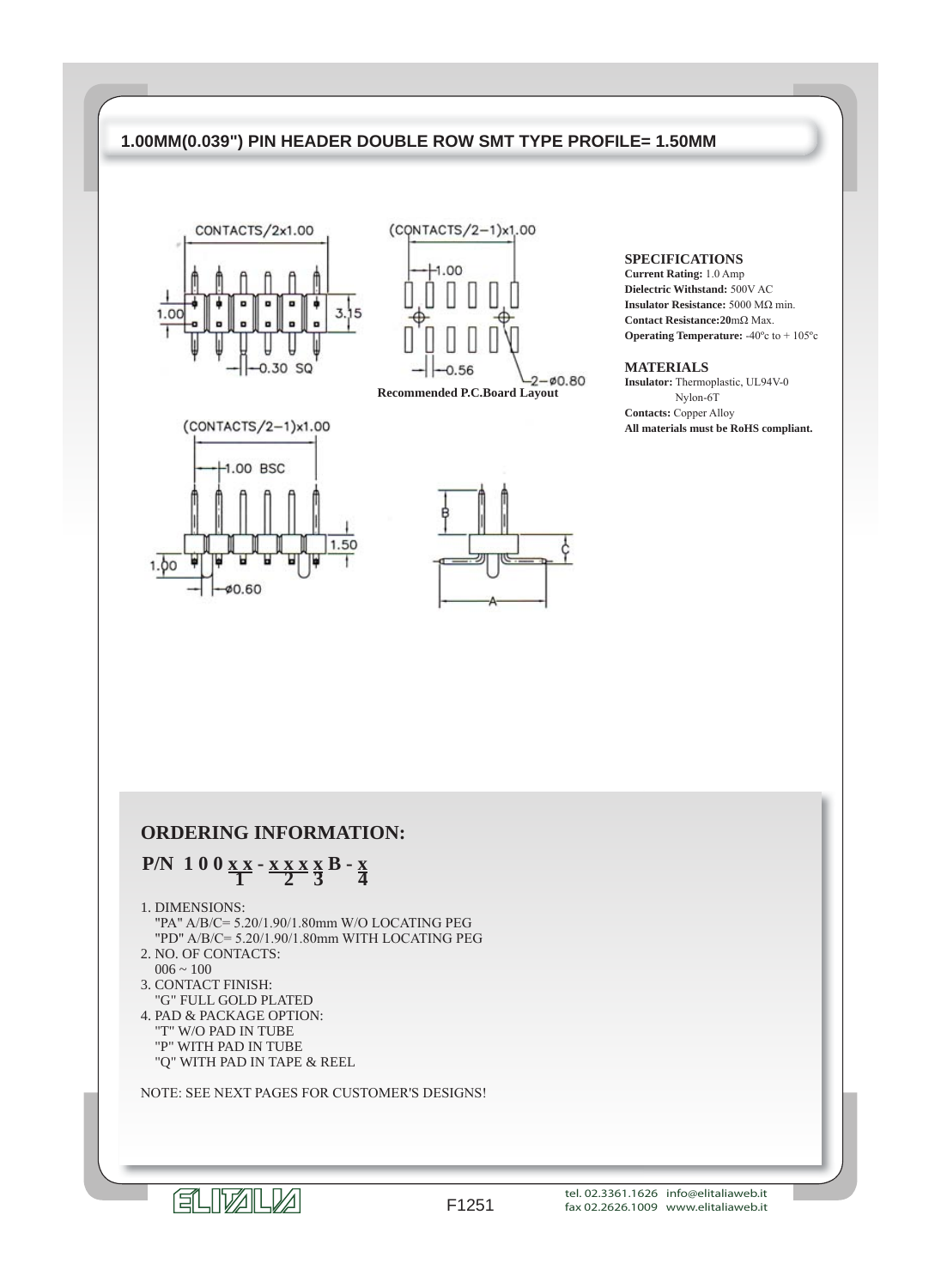



**Recommended P.C.Board Layout**





**SPECIFICATIONS**

**Current Rating:** 1.0 Amp **Dielectric Withstand:** 600V AC **Insulator Resistance:** 500 MΩ min. **Contact Resistance:** 20mΩ Max. **Operating Temperature:** -40ºc to + 105ºc **Max Process Temp:** 230ºc for 30~60 sec. (260ºc for 10 sec.)

### **MATERIALS**

**Insulator:** Polyester, UL94V-0 Nylon-6T **Contacts:** Brass **All materials must be RoHS compliant.**

**DIMENSIONI** 

SPECIALI

## **ORDERING INFORMATION:**

 **CODE:** 1 0 2  $\frac{2 \text{ T x}}{1}$  -  $\frac{\text{A/B/C}}{2}$  -  $\frac{\text{X X X X}}{3}$   $\frac{\text{X B}}{4}$  -  $\frac{\text{X B}}{5}$ 

PLEASE GIVE US A CODE, THEN WE WILL GIVE YOU

# **P/N P <u>x x x x x x</u> x - x x x x B 3 4**

- 1. EXTERIOR CODE: "2T1" W/O LOCATING PEG "2T4" WITH LOCATING PEG 2. DIMENSION A/B/C (UNIT: mm) 3. NO. OF CONTACTS:  $004 \sim 100$  4. CONTACT FINISH: "G" FULL GOLD PLATED "S" SELECTIVE GOLD PLATED
	- "T" FULL TIN PLATED

5. PAD & PACKAGE OPTION: "T" W/O PAD IN TUBE "P" WITH PAD IN TUBE "Q" WITH PAD IN TAPE & REEL

NOTE: PAD = PICK & PLACE PAD

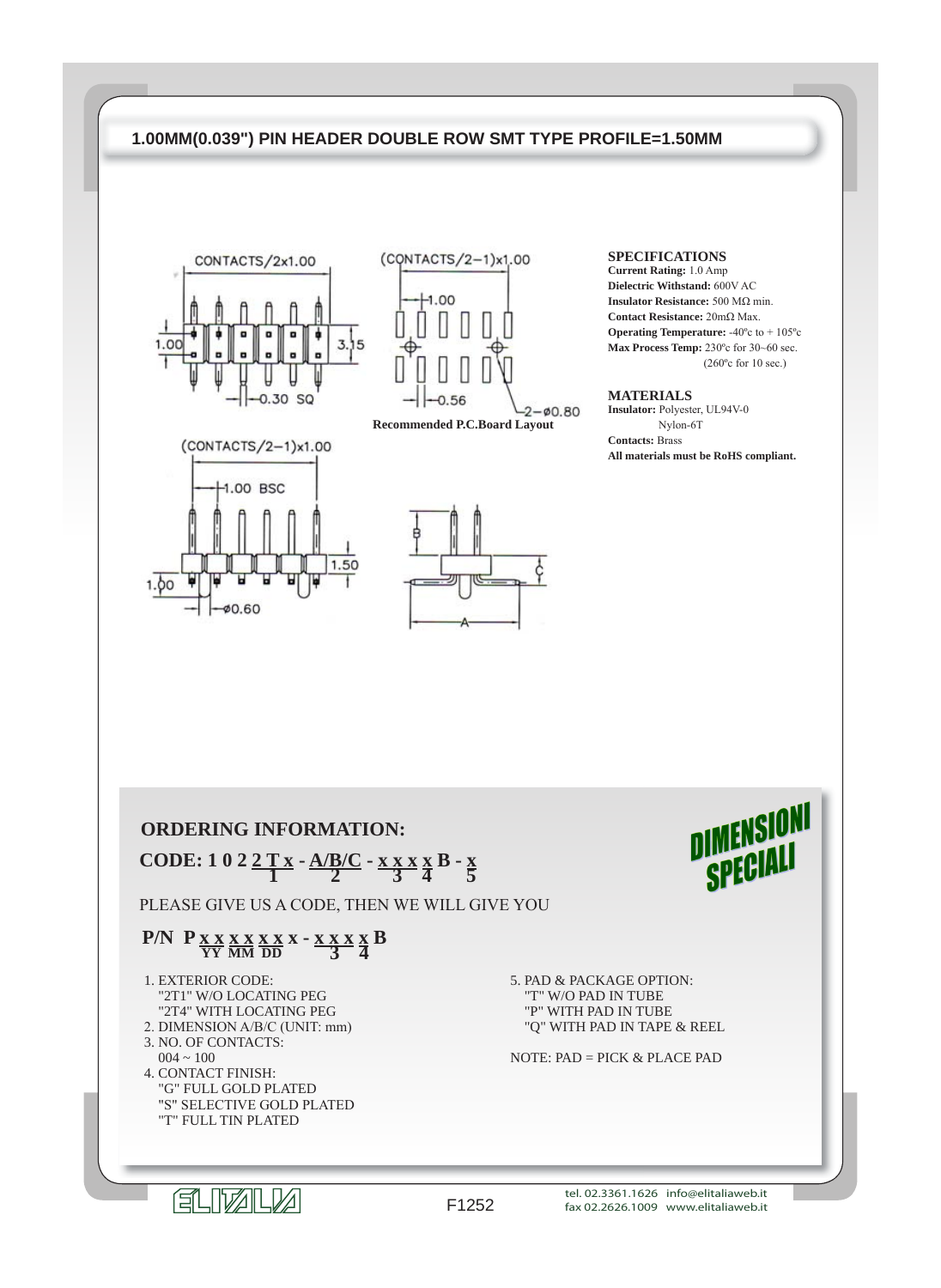

**Recommended P.C.Board Layout**

### **SPECIFICATIONS**

**Current Rating:** 1.0 A **Voltage Rating:** 100V AC/DC **Contact Resistance:** 20mΩ Max. **Insulator Resistance:** 5000MΩ Min. **Withstanding Voltage:** 500V AC/Min. **Operating Temperature:** -40ºc to +105ºc

### **MATERIALS**

**Insulator:** NY6T UL94V-0, Black **Contact:** Brass **All materials must be RoHS compliant.**





 $A = B + 1.00$ 

 $B = 1.00 \times (NO. OF CONTACTS/2 - 1)$ 

## **ORDERING INFORMATION:**

# **P/N** 1 0 0  $x \times x \times x \times x$  B -  $\frac{x}{4}$

- 1. LOCATING PEG OPTION: "QJ" WITHOUT LOCATING PEGS "QK" WITH LOCATING PEGS
- 2. NO. OF CONTACTS:
- $004 \sim 100$
- 3. CONTACT FINISH: "G" FULL GOLD PLATED
- 4. PACKAGE TYPE: "T" W/O PAD IN TUBE "P" WITH PAD IN TUBE "Q" WITH PAD IN TAPE & REEL

 NOTE: PAD = PICK & PLACE PAD NOTE: SEE NEXT PAGES FOR CUSTOMER'S DESIGNS!



tel. 02.3361.1626 info@elitaliaweb.it fax 02.2626.1009 www.elitaliaweb.it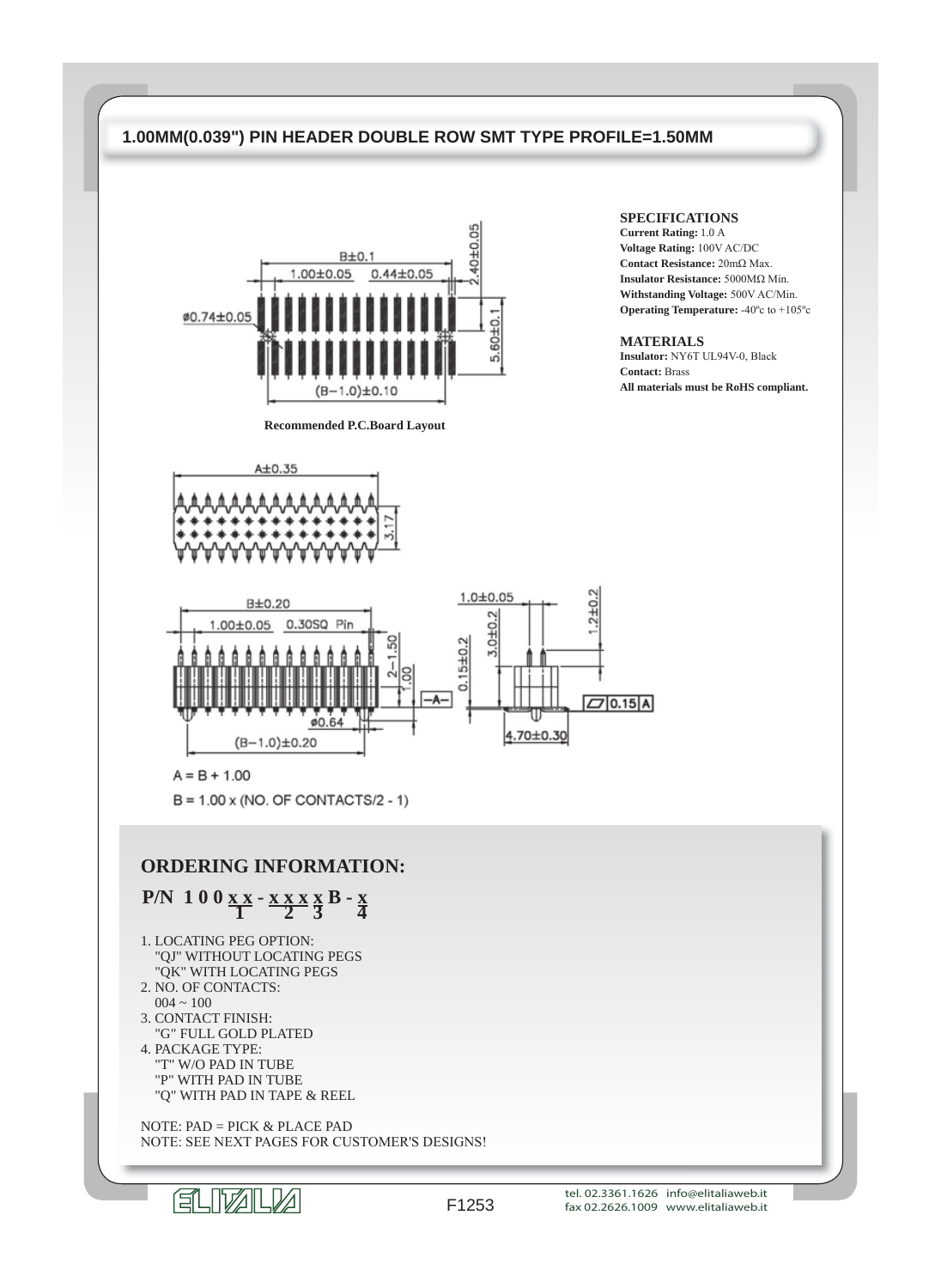

**Recommended P.C.Board Layout**

### **SPECIFICATIONS**

**Current Rating:** 1.0 A **Voltage Rating:** 100V AC/DC **Contact Resistance:** 30mΩ Max. **Insulator Resistance:** 500MΩ Min. **Withstanding Voltage:** 500V AC/Min. **Operating Temperature:** -40ºc to +105ºc

### **MATERIALS**

**Insulator:** NY6T UL94V-0, Black **Contact:** Brass **All materials must be RoHS compliant.**



## **ORDERING INFORMATION:**

# **P/N** 1 0 0  $\frac{X X - X X X X}{1}$   $\frac{X X}{2}$   $\frac{X}{3}$   $\frac{X}{4}$

- 1. LOCATING PEG OPTION: "QL" WITHOUT LOCATING PEGS "QM" WITH LOCATING PEGS
- 2. NO. OF CONTACTS:
- $004 \sim 100$
- 3. CONTACT FINISH: "G" FULL GOLD PLATED
- 4. PACKAGE TYPE: "T" W/O PAD IN TUBE "P" WITH PAD IN TUBE "Q" WITH PAD IN TAPE & REEL

 NOTE: PAD = PICK & PLACE PAD NOTE: SEE NEXT PAGES FOR CUSTOMER'S DESIGNS!



tel. 02.3361.1626 info@elitaliaweb.it fax 02.2626.1009 www.elitaliaweb.it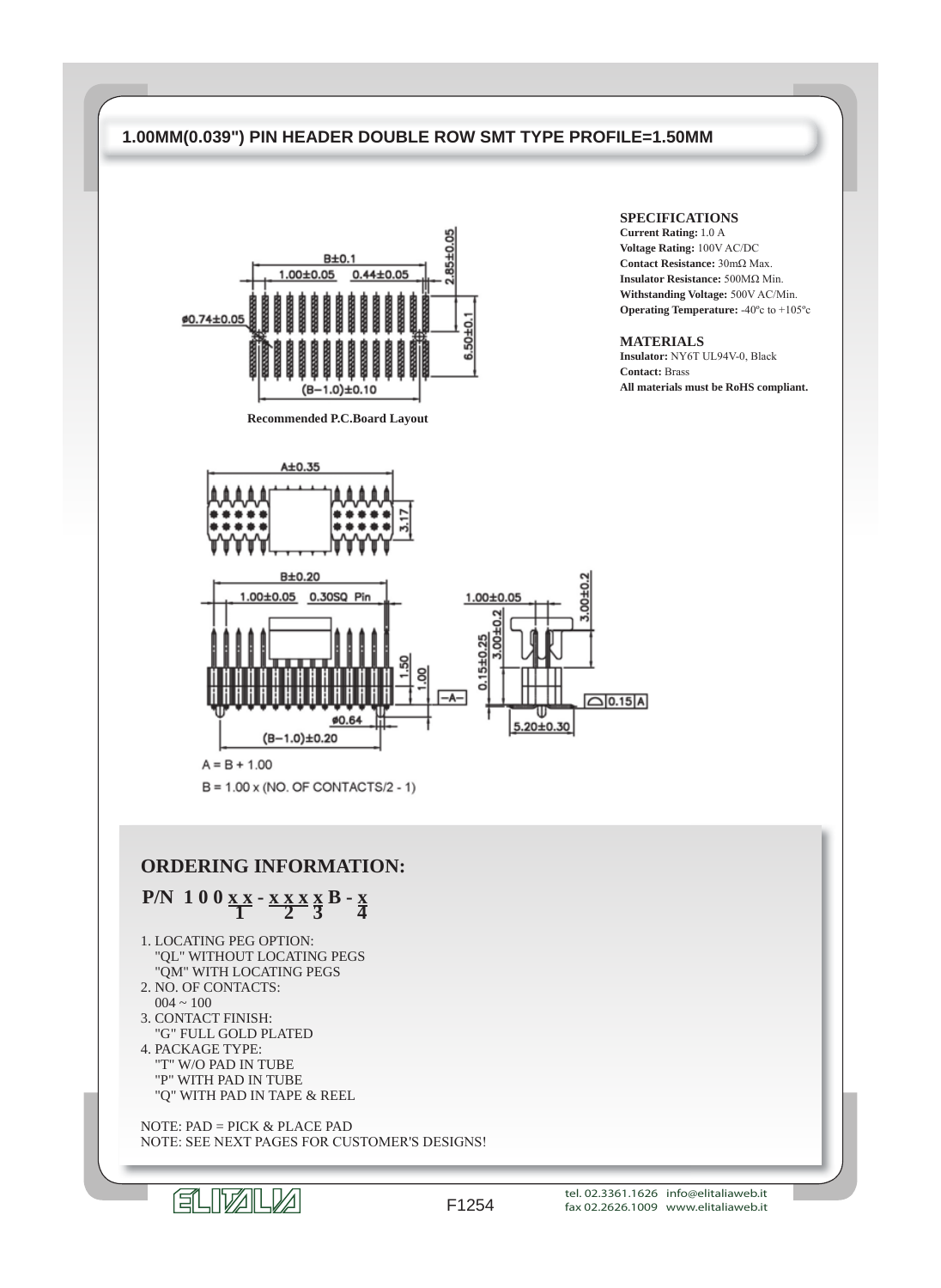



**Recommended P.C.Board Layout**





## **ORDERING INFORMATION: CODE:** 1 0 2 x x x -  $\frac{A/B(C/D)}{2}$  - x x x x B - x

PLEASE GIVE US A CODE, THEN WE WILL GIVE YOU

# **P/N P** <u>**x x x x x x x x x z B z b 3 d b**</u>

- 1. EXTERIOR CODE: "2T6" W/O LOCATING PEG "2T8" WITH LOCATING PEG 2. DIMENSION A/B/C/D (UNIT: mm)
- 3. NO. OF CONTACTS:
- $006 \sim 060$
- 4. CONTACT FINISH: "G" FULL GOLD PLATED "S" SELECTIVE GOLD PLATED

 "T" FULL TIN PLATED 5. PAD & PACKAGE OPTION: "T" W/O PAD IN TUBE "P" WITH PAD IN TUBE "Q" WITH PAD IN TAPE & REEL

NOTE:  $PAD = PICK & PLACE$  PAD

#### **SPECIFICATIONS Current Rating:** 1 A

**Contact Resistance:** 20mΩ Max. **Insulator Resistance:** 5000MΩ Min. **Withstanding Voltage:** 1000V AC/Min. **Operating Temperature:** -55ºc to +105ºc

### **MATERIALS**

**Insulator:** NY6T UL94V-0, Black **Contact:** Copper Alloy **All materials must be RoHS compliant.**

DIMENSIONI

SPECIA

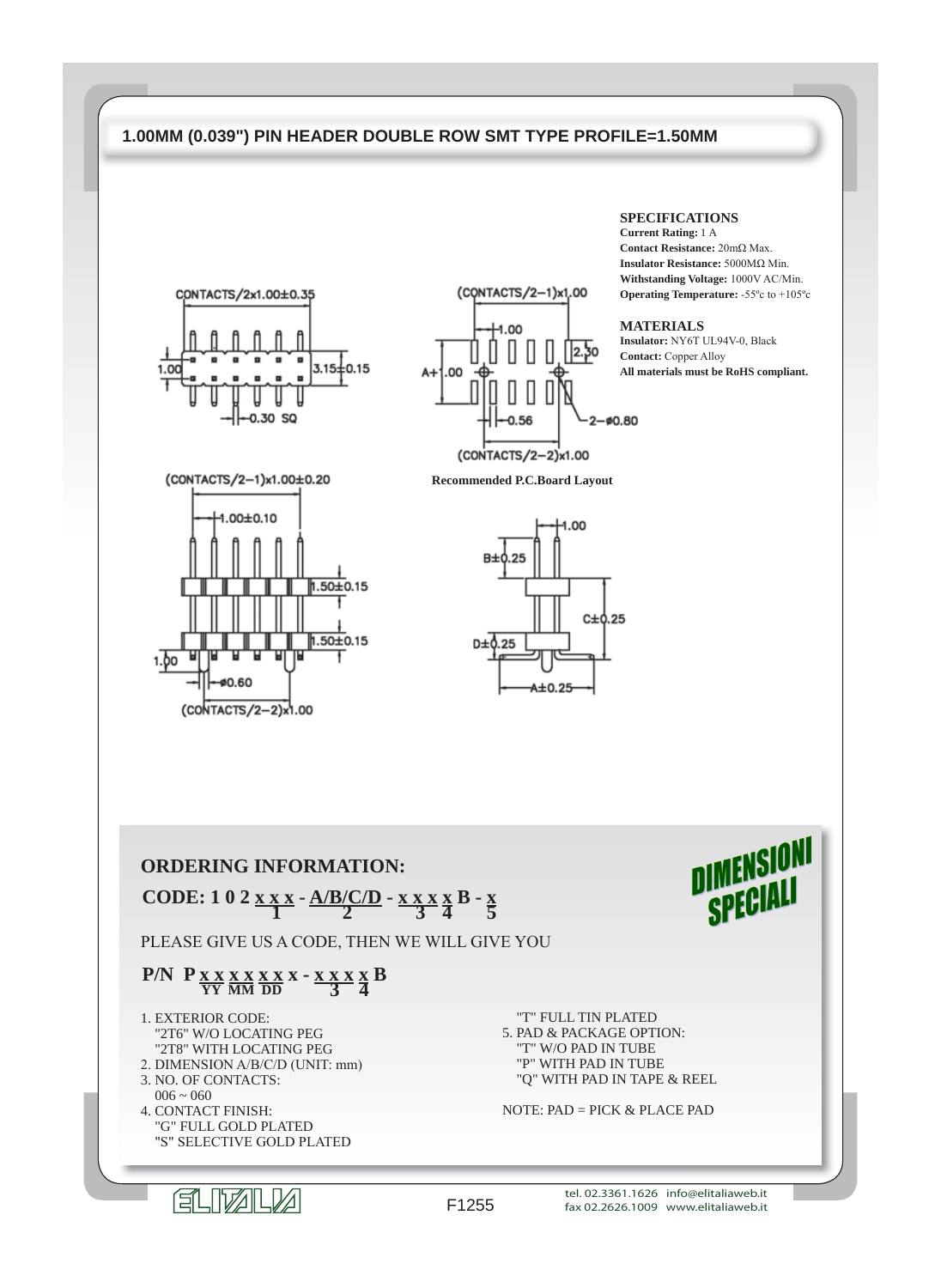



**SPECIFICATIONS**

**Current Rating:** 1.0 Amp **Dielectric Withstand:** 600V AC **Insulator Resistance:** 500 MΩ min. **Contact Resistance:** 20mΩ Max. **Operating Temperature:** -40ºc to + 105ºc **Max Process Temp:** 230ºc for 30~60 sec. (260ºc for 10 sec.)

### **MATERIALS**

**Insulator:** Polyester, UL94V-0 Nylon-6T **Contacts:** Brass **All materials must be RoHS compliant.**

DIMENSION

SPECIA





## **ORDERING INFORMATION: CODE:** 1 0 2  $\frac{2 \text{ M } 8}{1}$  -  $\frac{\text{A/B/C}}{2}$  -  $\frac{\text{X X X X B}}{3}$  +  $\frac{\text{X B}}{5}$

PLEASE GIVE US A CODE, THEN WE WILL GIVE YOU

# **P/N** P  $\frac{X \times X \times X \times X}{YY} \times \frac{X \times Y}{Y} \times \frac{X \times Y}{3} \times \frac{X}{4}$

- 1. EXTERIOR CODE: 2M8
- 2. DIMENSION A/B/C (UNIT: mm)
- 3. NO. OF CONTACTS:  $004 \sim 080$  4. CONTACT FINISH: "G" FULL GOLD PLATED "S" SELECTIVE GOLD PLATED "T" FULL TIN PLATED

5. PAD & PACKAGE OPTION: "0" BULK PACKAGE "T" W/O PAD IN TUBE "P" WITH PAD IN TUBE "Q" WITH PAD IN TAPE & REEL

NOTE:  $PAD = PICK & PLACE$  PAD

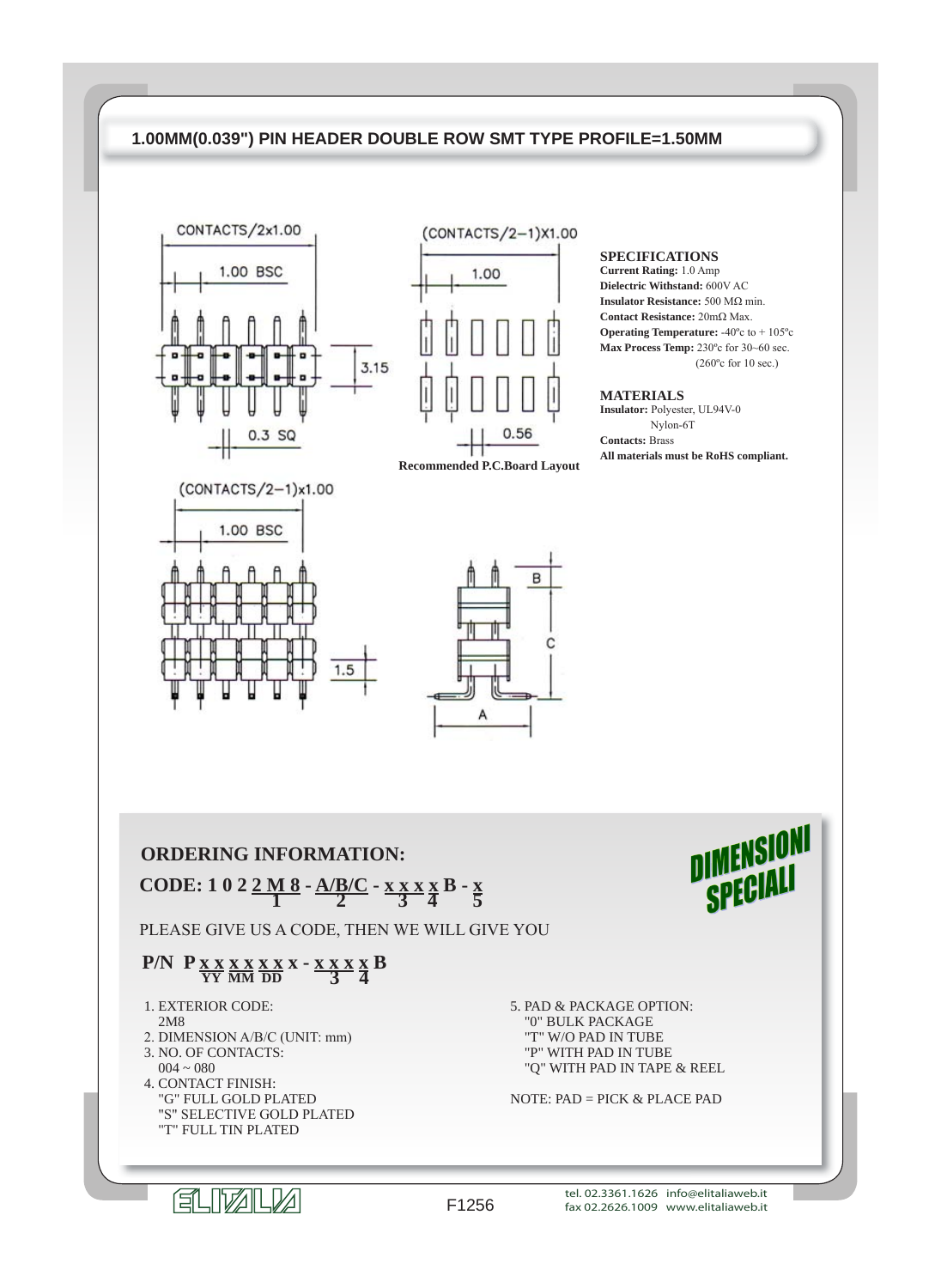## **1.00MM(0.039") PIN HEADER SINGLE ROW RIGHT ANGLE SMT TYPE**



**Recommended P.C.Board Layout**

### **SPECIFICATIONS**

**Current Rating:** 1.0 A **Voltage Rating:** 100V AC/DC **Contact Resistance:** 30mΩ Max. **Insulator Resistance:** 500MΩ Min. **Withstanding Voltage:** 500V AC/Min. **Operating Temperature:** -40ºc to +105ºc

### **MATERIALS**

**Insulator:** LCP UL94V-0, Black **Contact:** Phosphor Bronze **All materials must be RoHS compliant.**



 $B = 1.00 \times (NO. OF CONTACTS - 1)$ 

# **ORDERING INFORMATION:**

# **P/N** 1 0 0  $Q$  **P** -  $x x x x B - x$

- 1. CONTACT TYPE:
- "QP" HORIZONTAL SMT TYPE 2. NO. OF CONTACTS:
- $002 \sim 050$
- 3. CONTACT FINISH: "G" FULL GOLD PLATED "S" SELECTIVE GOLD PLATED "T" FULL TIN PLATED
- 4. PACKAGE TYPE: "T" W/O PAD IN TUBE "R" W/O PAD IN TAPE & REEL

NOTE: PAD = PICK & PLACE PAD



# FLIVALV